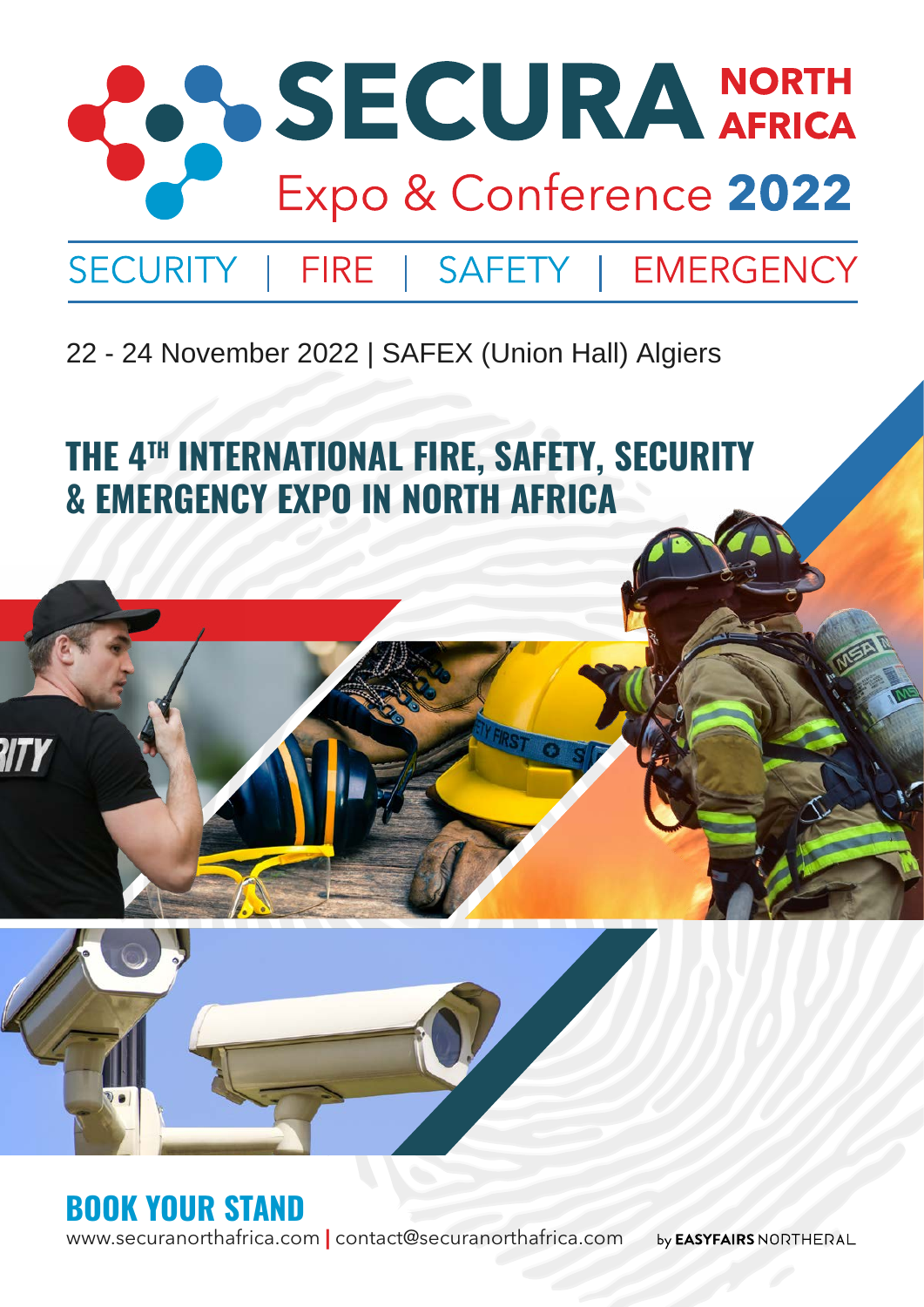

## **WHY SECURA NORTH AFRICA?**

SECURA North Africa is a B2B tradeshow organised in one of the countries having the most important economy, industrialization policy and security needs for its infrastructures on the African continent.

SECURA North Africa is the largest business platform for professionals active in the commercial & homeland security and people safety in the region. This tradeshow follows the booming development and industrialization of countries located 2 hours from main European capitals.

## **WHY EXHIBIT?**

SECURA is an event dedicated for fire, safety & security in Algeria and North Africa. Should you be a manufacturer, exporter, integrator, contractor or distributor of safety & security equipment, do not miss this opportunity to exhibit in SECURA North Africa 2022!

### **SECURA COVERS 5 AREAS**



**FIRE** Fire detection, prevention and control



**SAFETY** Equipments for the protection of people & infrastructures



**CYBER SECURITY** Prevention and fight against cyber attacks



**EMERGENCY** Disaster & crisis management, rescue and forensic



**COMMERCIAL & HOMELAND SECURITY** Surveillance, access control, CCTV and perimeter security

### **BOOK YOUR STAND**

www.securanorthafrica.com contact@securanorthafrica.com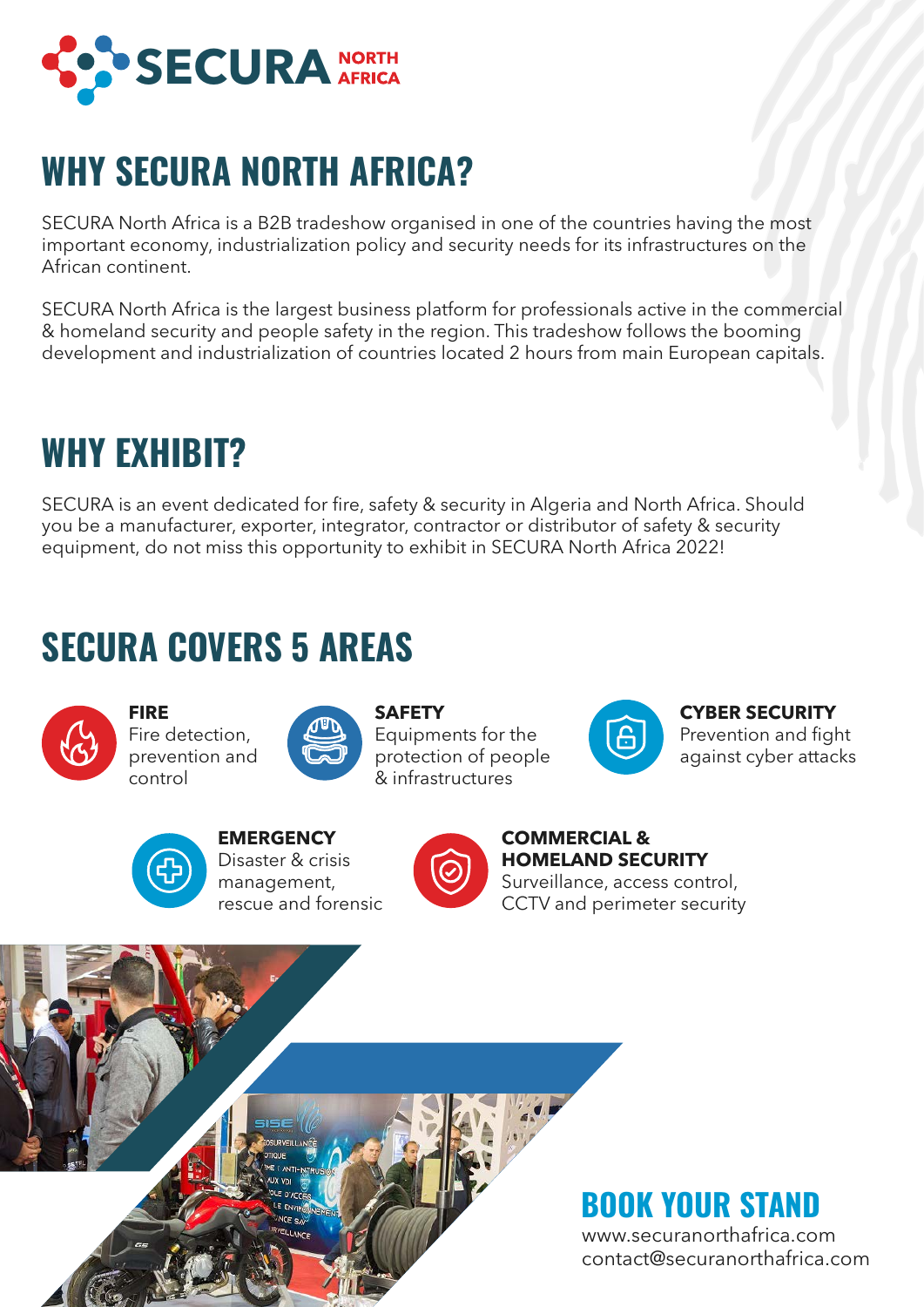

# **EXHIBITORS PRODUCTS**

#### **FIRE**

- **Extinguishers**
- Fire Detection
- Automatic Sprinkler Systems
- **•** Fire Alarm System Equipment's
- Hoses, Hose Reels, Fire Nozzles



#### **WORKSAFE - SAFETY**

- Industrial safety: prevention
- Industrial safety: protection & emergency
- Industrial & technological risk requipment
- Personnel protection equipment
- Emergency, disaster & rescue



### **SECURITY**

- CCTV
- **Communication Equipment**
- Flood Lights
- Metal and Drug detection
- Access Control
- Surveillance & Tracking System
- Alarms
- Closing systems



#### **EMERGENCY**

- Disaster & crisis management
- Emergency medical services & equipment
- Ambulances
- Life support systems
- Forensic equipmentAlarms
- Closing systems



#### **CYBER SECURITY**

- Hardware & Data Security Identity Tokens
- **Internet Security**
- Anti-Virus Software
- Software Protection
- Data Access Prtection and User Rights Management



### **BOOK YOUR STAND**

www.securanorthafrica.com contact@securanorthafrica.com